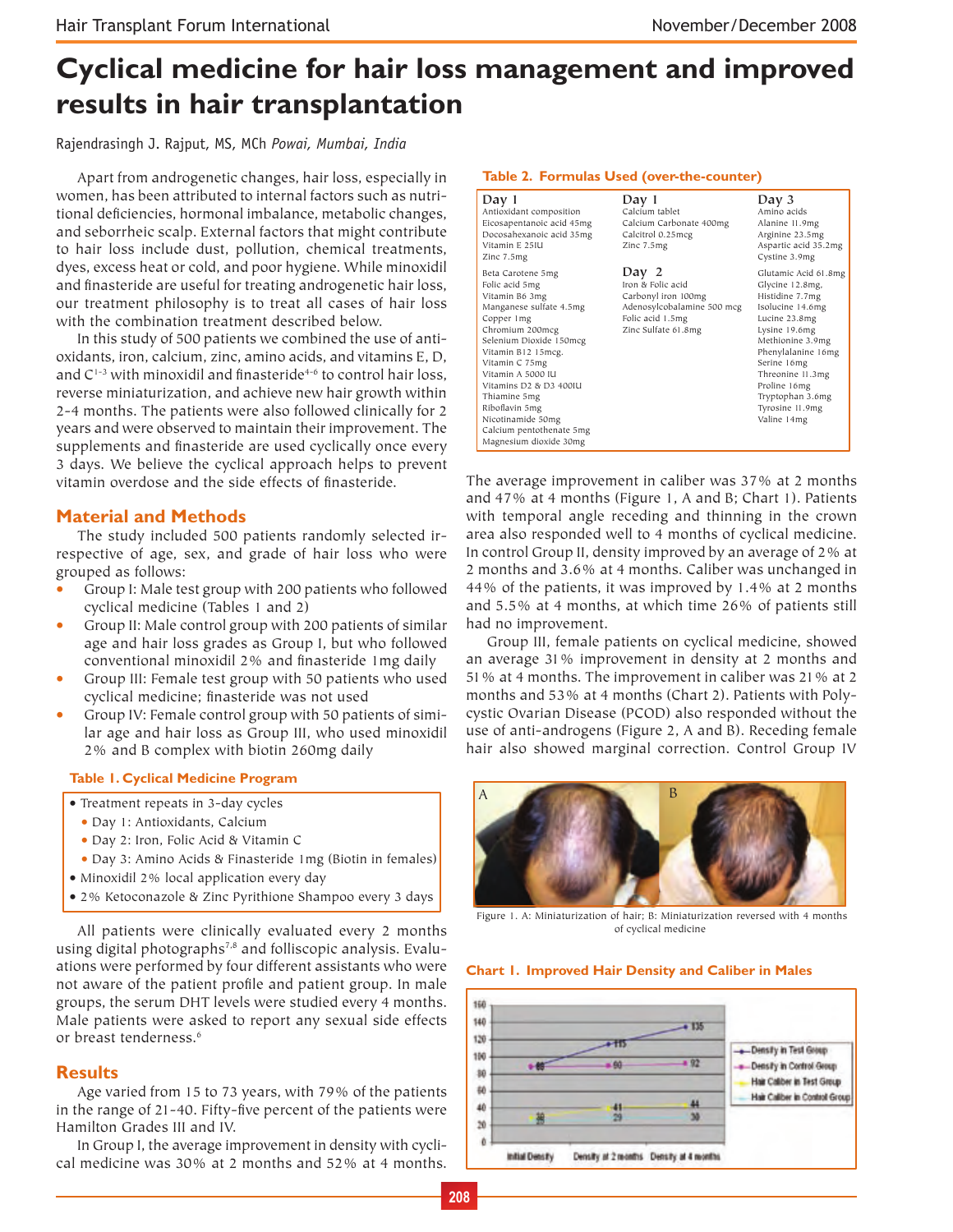

Figure 2. A: PCOD hair loss; B: PCOD hair loss response after 4 months of cyclical medicine

**Chart 2. Improved Hair Density and Caliber in Females**



density improved by 4% at 2 months and 10% at 4 months; 56% of females had no improvement at 2 months. Caliber improved by 5% at 2 months and 19% at 4 months in the control group.

Patients responded to a self-assessment questionnaire at 4 months. In control Groups II and IV, 74% of patients said they looked the same. A few patients (3%) said that they had become worse than before. All patients in test Groups I and III felt that they saw new hair growth, the affected area was smaller, or friends and family noticed the difference. Some patients (1.5%) stopped treatment after noticing improvement at 4 months; they then noticed worsening of their hair condition in the next 3-6 months, and restarted treatment.

Serum DHT levels were studied initially and after 4 months. A daily dose of finasteride 1mg (Group II) induced a 12-54% DHT suppression (avg. 41%) after 4 months. Finasteride 1mg once every 3 days (Group I) achieved a 7-46% suppression of DHT levels (avg. 21%). The initial grade of hair loss and the improvement after treatment was not seen to be proportional to DHT levels. In our opinion, this may indicate that hair loss is multifactoral and even male pattern baldness requires other supportive treatments in addition to DHT suppression and minoxidil.

#### **Two-year Follow-up**

Two-year follow up showed that patients had further (24- 63%) improvement in hair caliber over 2 years, and 39-156% further improvement in hair density. Thirty-four percent of the patients discontinued treatment for a short while and noticed increased hair loss 8-10 weeks after discontinuing treatment. All restarted treatment and regained their hair growth in the next 4 months. A small percentage (6%) of the group that restarted treatment felt the improvement was 5-10% less than what they had initially achieved.

Some Grades V and VI patients on cyclical therapy could achieve reversal of miniaturization to an extent, in our opinion, of not requiring a hair transplant (Figure 3, A and B).

The transplant team reported anecdotal observations about patients on cyclical medicine. They felt that these



Figure 3. A: Miiaturization appearing as Grade VII; B: Miniaturization Reversed with 4mths of Cyclical Medicine to Grade III

patients had follicles of better caliber, which were easy to dissect, easy to handle, and easy to implant. The transplanted hair growth started at 2½ instead of 4 months, and these patients did not have shock loss.

#### **Complications**

An irritation to minoxidil 2% solution application was seen in 0.8% patients. One percent of patients in the control group using 1mg finasteride daily reported loss of libido or decreased seminal volume in the first 8 weeks of therapy. This required reassurance and the symptoms improved as the treatment continued. No sexual side effects were, reported by any of the patients taking 1mg finasteride once every 3 days.

#### **Discussion**

It has been suggested that promoting hair growth requires supplementation of certain minerals, vitamins, amino acids, and antioxidants, as well as control of sebum secretion and antidandruff treatment.

There are drawbacks to using vitamins, minerals, and amino acids together. Excess of vitamin A and E lead to improper keratinization of hair and cause hair loss.2 Absorption of minerals and vitamins is dependant on their relative deficiency in the body; iron and calcium given together reduce the absorption of one another.9 We have addressed these problems by giving these components once every 3 days. A combination of two different drugs per day was used on a schedule that repeated every 3 days for one complete cycle of 4 months (Table 1). Contents and composition of these readily available over-the-counter preparations used are in Table 2. In female patients the same regimen was followed with 2% minoxidil but finasteride was omitted.<sup>11</sup> The combinations were easy to remember and followed the days of the week. The same drug combinations repeated on Monday/Thursday, Tuesday/Friday, and Wednesday/Saturday, with no medicine on Sundays. Minoxidil 2% was used every day<sup>12</sup> and 2% Ketoconazole plus Zinc pyrithione shampoo twice a week.

Finasteride has good receptor binding and 0.2mg finasteride per day can achieve 60% suppression of DHT levels suggesting that every 3 day dosing may be effective.<sup>7</sup>

#### **Conclusion**

Improvement in hair count, hair caliber, and control of hair loss was better with cyclical medicine than in the control groups. Improvement was noted in males and females in all age groups and grades of hair loss at 2 months and continued at 4 months. No patients reported any side effects of finasteride using the cyclical regimen. Pre-conditioning the hair with cyclical medicine before hair transplantation appeared to prevent shock loss, improve growth, and made the grafts easy to dissect and easy to implant.